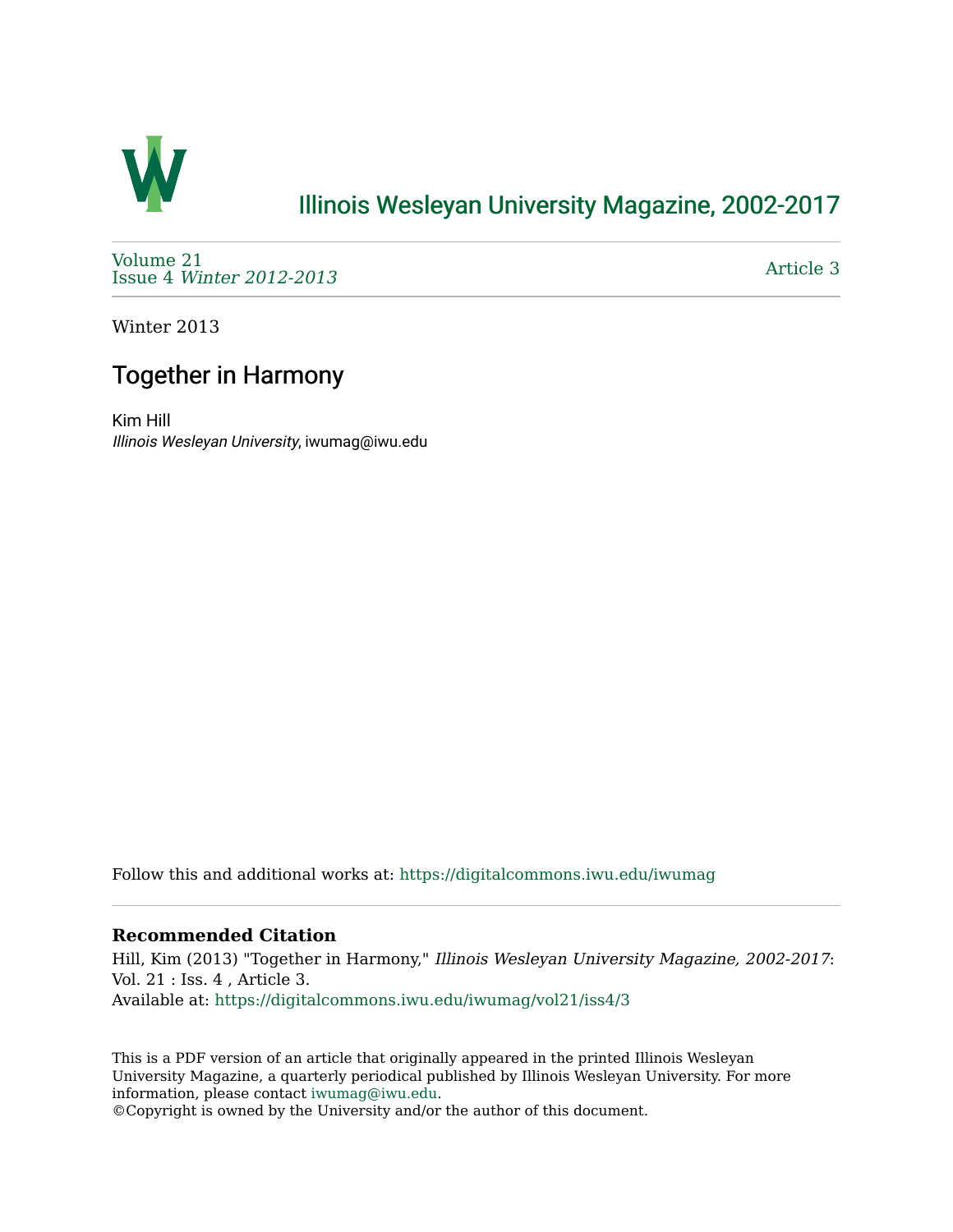## **Together in Harmony**

#### **Wesleyan's ensemble tradition finds voice in a new generation of student singers.**

#### **By KIM HILL**

The Apollo Quartet was not the only male vocal group with a reunion at this year's Homecoming. Current and alumni members of Suspended, the all-male a cappella ensemble, celebrated the group's 10th anniversary with a performance at the annual Alumni Awards Lunch.

Tim Shelton '04 founded Suspended in his sophomore year. Though happy to be a member of IWU's Collegiate Choir, he says he "missed the camaraderie of the Magnificent Men, a group I was part of in high school, where we learned pop and classic men's a cappella songs. I was just hooked on a cappella music."



**Current and alumni members of Suspended entertained at Homecoming. (Photo by Marc Featherly)**

*A cappella* is Italian for "in the manner of the chapel." Describing music for solo or group singing without accompaniment, its roots date back thousands of years. Fast-forward to the 1950s, when several recording groups introduced complex jazz harmonies to a cappella performances. More recently, vocal percussion, or "beatboxing," has been added by some performers.

Suspended was started as — and continues to be — a student-led group, although J. Scott Ferguson, professor of music and director of choral activities, serves as faculty advisor. (In fact, "Ferguson's Beard" was one of the early names for the group.)

Highlights of Suspended's early years include performing on the Collegiate Choir's May Term trip to Russia in 2004 and recording a CD in 2005. And in the summer of 2007, a Wesleyan men's vocal group again visited the Pacific Rim (to read about the earlier trip, **click here**). This time, it was Suspended, who had been selected to be Bloomington-Normal's representative on a Sister City tour to Asahikawa, Japan. Donovan Davis '07 says that trip was the highlight of his Suspended life. "We performed at the city's main performing arts center, a high school, a college and on top of a volcano," he recalls. "We had a wonderful time."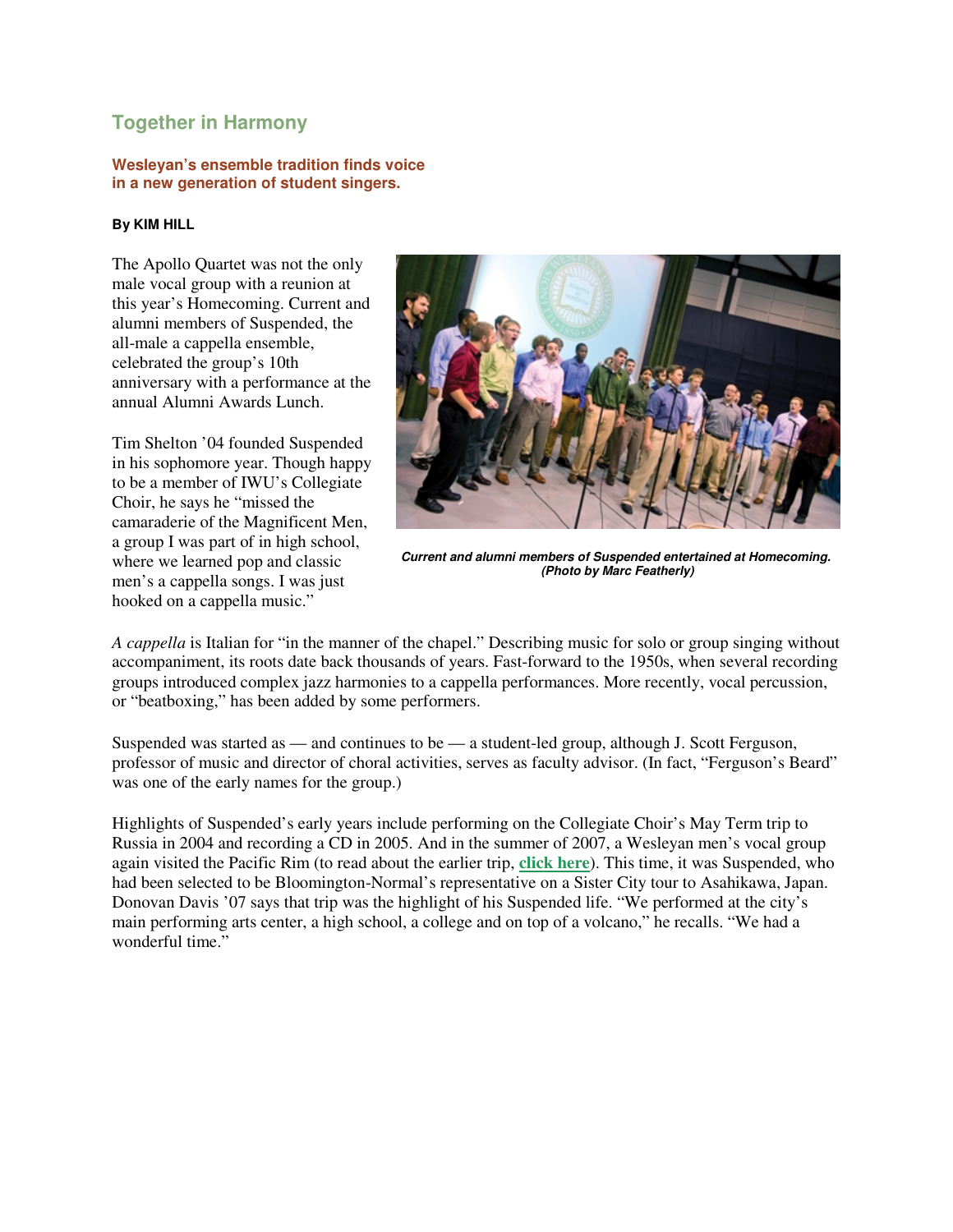

The goosebump-experience for Davis, however, happened after they were back in the States. "Once we landed at O'Hare, we stood in a circle and right there by the bus, sang one of our most beautifully solemn arrangements, a Simon and Garfunkel medley called 'Old Friends/Bookends.' At that moment, we stood there reflecting on all we had experienced, while also realizing that we would all walk away into the unknown of the future."

**Touch of Class performs for an Open House event. (Photo by Marc Featherly)**

Today, Suspended performs alternative, pop and doo wop as well as barbershop and other styles of music. They tour high schools in the Chicago area each spring, just as the Apollo Quartet had done decades ago.

Suspended is part of the explosion of a cappella on college campuses in recent years. There are now more than 1,200 collegiate a cappella groups nationwide, offering a wide range of styles, from South Asian fusion to hard rock.

Touch of Class is the University's premier female group and is run by the 15 members, with Professor Carren Moham serving as faculty advisor. The group performs at a number of campus events including Open House days and the IWU Council for Women Luncheon, as well as off-campus events.

President Nicole Schneider '13, a vocal performance major and Collegiate Choir member, says she was attracted to the group because it allows her to learn a different style of music. "It's nice to make decisions on our own," she adds. "Plus, we perform out in the community, and I like that."

Last year, Touch of Class was selected to compete in the International Championship of College A Cappella (ICCA) that attracts hundreds of groups each year. The group will again compete in the 2013 quarterfinals in February with a repertoire that includes older hits like the Jackson 5's "I'll Be There" and the Chiffons' "One Fine Day," as well as current fare such as Pink's "Perfect" and a mashup of a Jason Mraz song entitled "Somewhere I'm Yours." Also selected to compete this year is Wesleyan's newest a cappella group, silenceinterrupted.

Jennifer Burns '15 formed silenceinterrupted in early 2012 after she noticed IWU didn't have a coed a cappella group and "became attached to the idea of starting one." **Rebecca Blumer '14 takes center stage during**  $\theta$ 



**silenceinterrupted's fall concert at the Hansen Student Center. (Photo by Marc Featherly)**